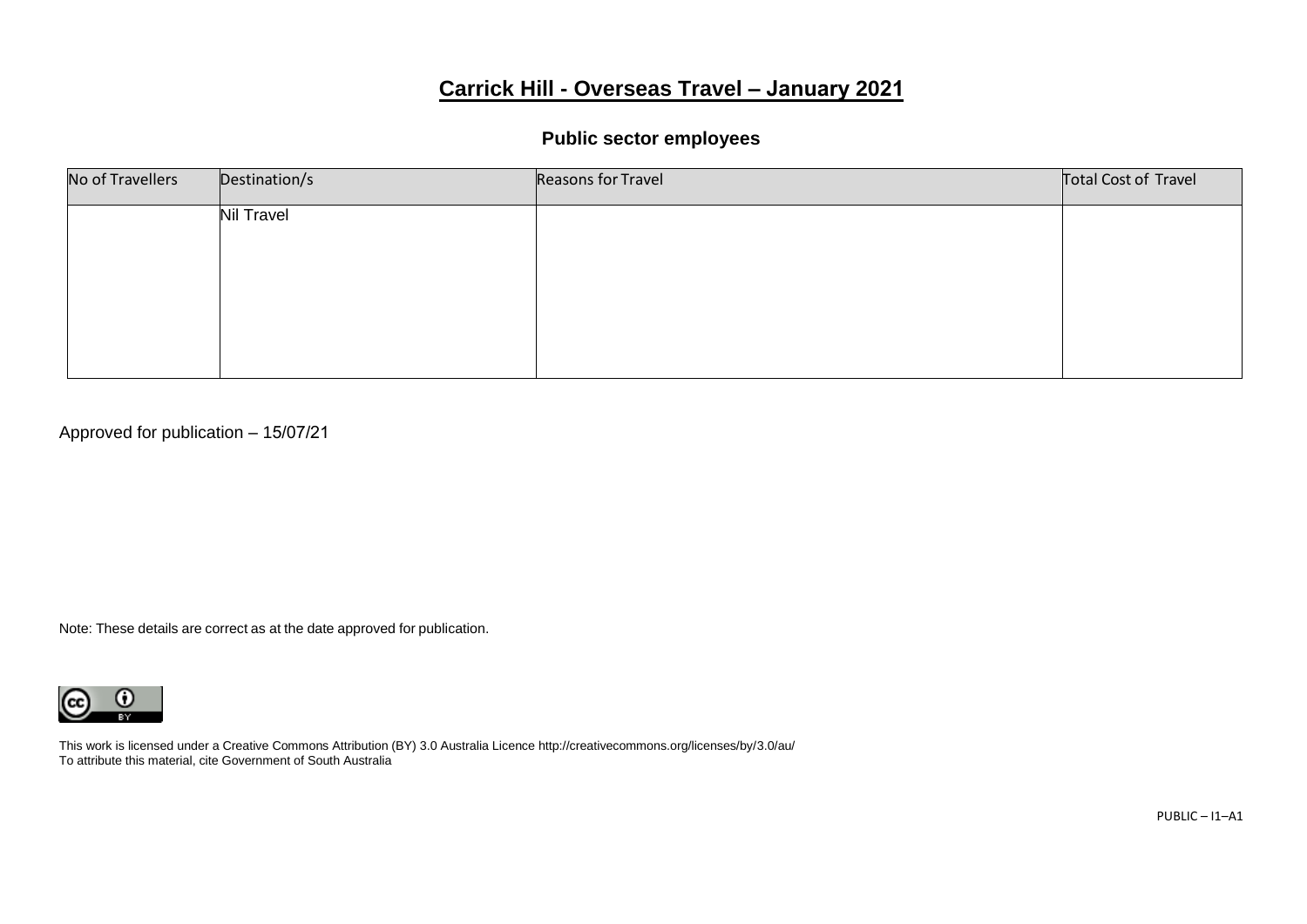# **Carrick Hill - Overseas Travel – February 2021**

### **Public sector employees**

| No of Travellers | Destination/s     | Reasons for Travel | Total Cost of Travel |
|------------------|-------------------|--------------------|----------------------|
|                  | <b>Nil Travel</b> |                    |                      |
|                  |                   |                    |                      |
|                  |                   |                    |                      |
|                  |                   |                    |                      |
|                  |                   |                    |                      |

Approved for publication – 15/07/21

Note: These details are correct as at the date approved for publication.

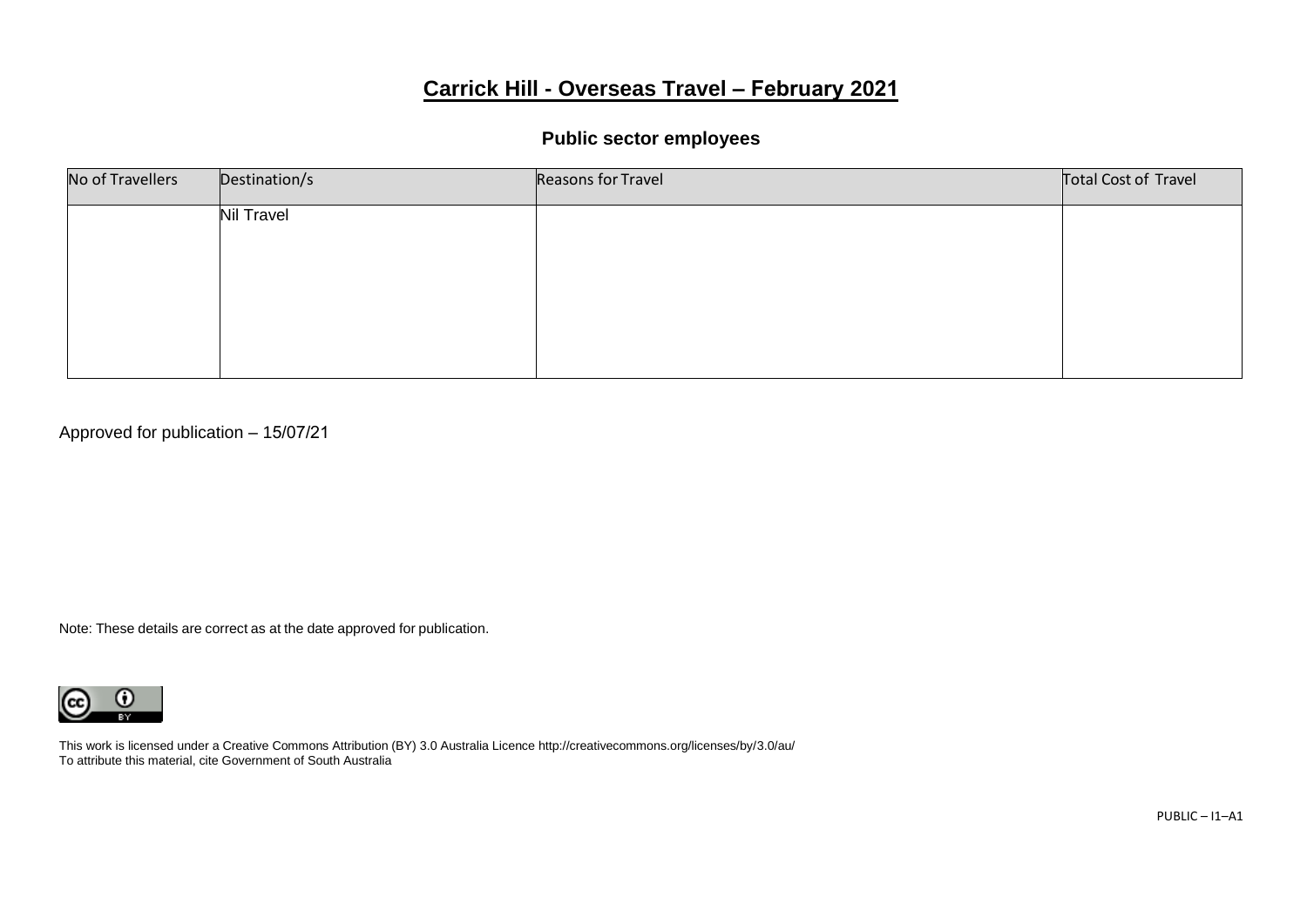# **Carrick Hill - Overseas Travel – March 2021**

### **Public sector employees**

| No of Travellers | Destination/s     | Reasons for Travel | Total Cost of Travel |
|------------------|-------------------|--------------------|----------------------|
|                  | <b>Nil Travel</b> |                    |                      |
|                  |                   |                    |                      |
|                  |                   |                    |                      |
|                  |                   |                    |                      |
|                  |                   |                    |                      |

Approved for publication – 15/07/21

Note: These details are correct as at the date approved for publication.

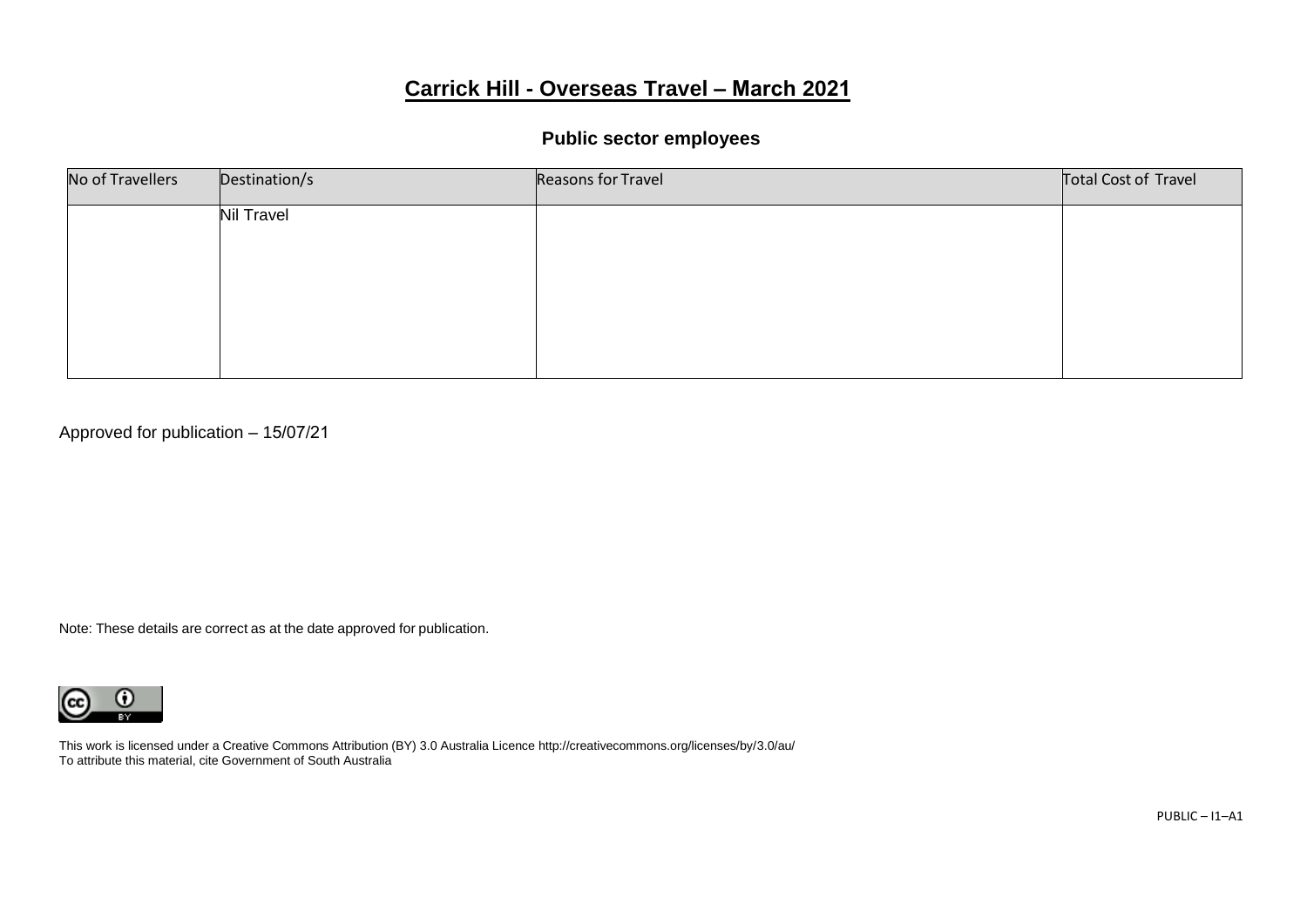# **Carrick Hill - Overseas Travel – April 2021**

# **Public sector employees**

| No of Travellers | Destination/s | Reasons for Travel | Total Cost of Travel |
|------------------|---------------|--------------------|----------------------|
|                  | Nil Travel    |                    |                      |
|                  |               |                    |                      |
|                  |               |                    |                      |
|                  |               |                    |                      |
|                  |               |                    |                      |

Approved for publication – 15/07/21

Note: These details are correct as at the date approved for publication.

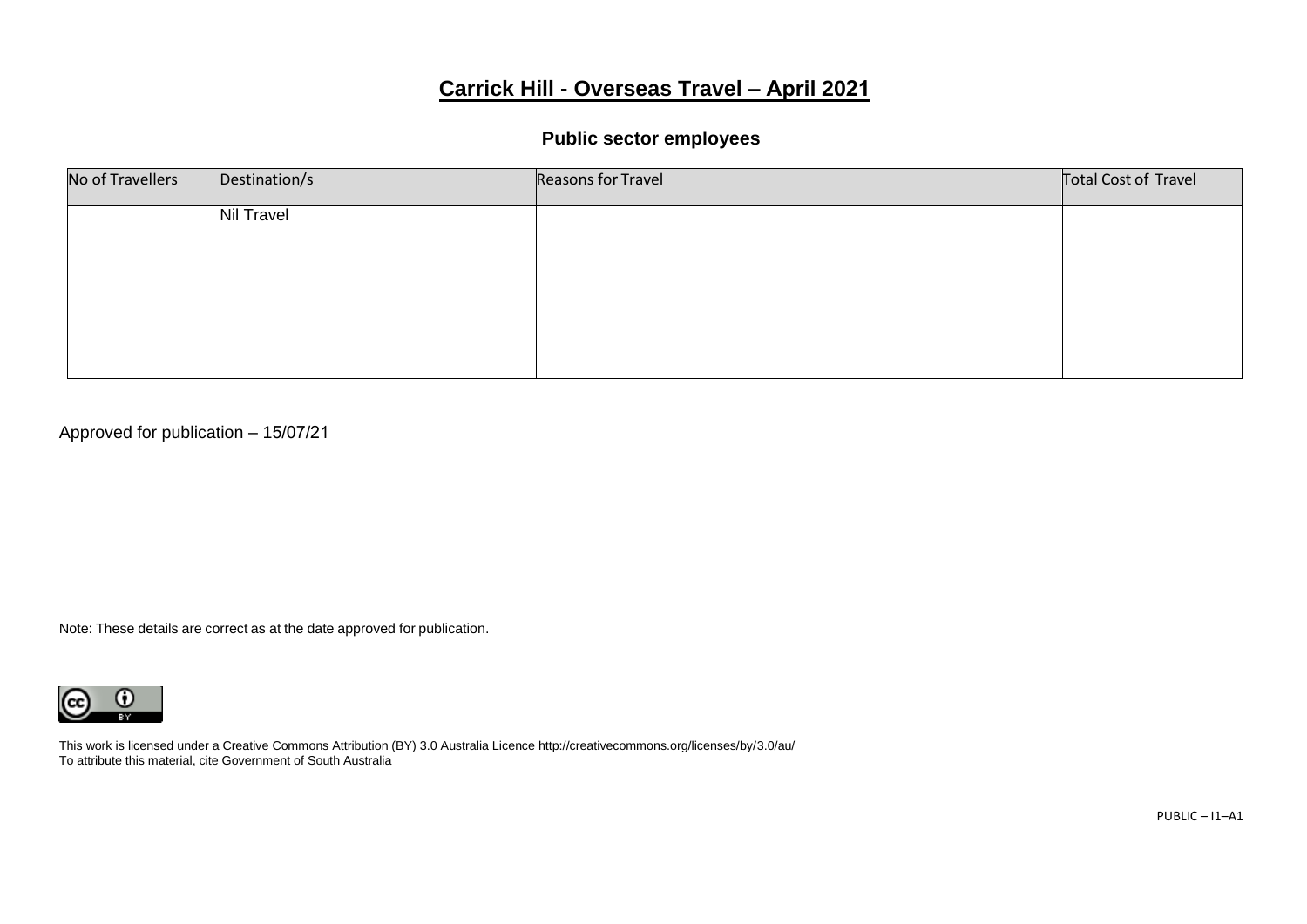# **Carrick Hill - Overseas Travel – May 2021**

### **Public sector employees**

| No of Travellers | Destination/s     | Reasons for Travel | Total Cost of Travel |
|------------------|-------------------|--------------------|----------------------|
|                  | <b>Nil Travel</b> |                    |                      |
|                  |                   |                    |                      |
|                  |                   |                    |                      |
|                  |                   |                    |                      |
|                  |                   |                    |                      |

Approved for publication – 15/07/21

Note: These details are correct as at the date approved for publication.